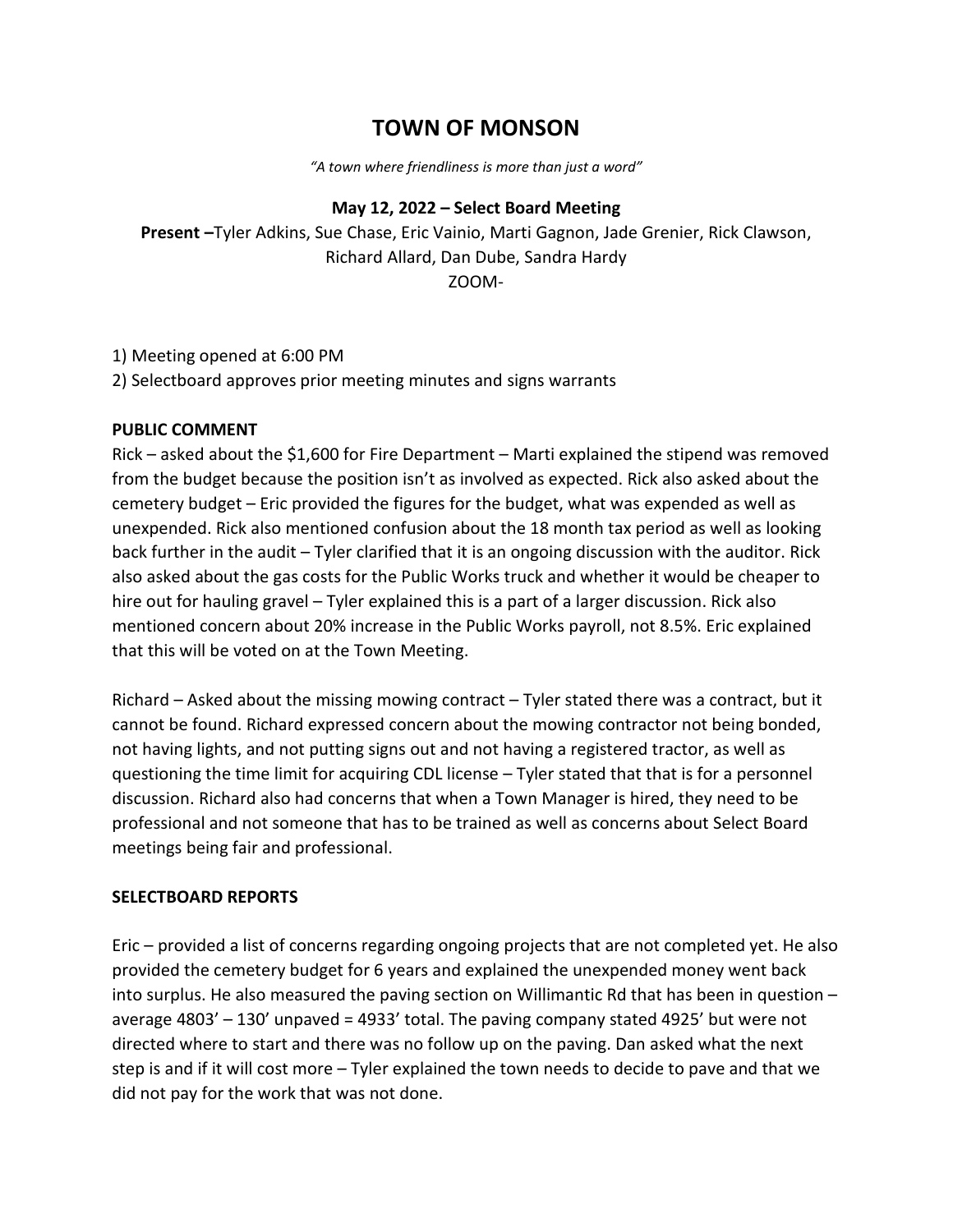Sue – mentioned the draft of the selectboard letter for town report – Marti is hoping to have it all done ASAP. Sue thanked Steve and Hunter for the work putting up flags. On May 3<sup>rd</sup> she attended a Broadband meeting in Dover-Foxcroft – digital equity and inclusion as well as training and support available were all mentioned. Tyler clarified Premium Choice should have access provided to all town roads by August. He also explained that the connectivity in town through Axiom has not been fixed but permission has been given to move the middle unit. Sue mentioned that with ATV season we need consistency for ATV access. She also mentioned the Monson Collaborative plans to have a potluck at 5pm prior to the 6pm Town Meeting. Rec committee was also mentioned – Tyler explained Davan Walker has shown interest and looking into what we can do.

Tyler – asked about getting the update budget information out to the committee members – Marti will have available at Town Office and email to those members she has addresses for.

**Bicentennial Committee** – Sandra stated the following events will be taking place in May: Gallery Opening on May 27, Plant Sale on May 28, a Fire Department Boot Drive on May 29<sup>th</sup>, and the Memorial Day parade will be May 30<sup>th</sup>.

**Beautification Committee** – Sue stated the plant sale will be held next to Lakeshore House from 10am-2pm on May 28<sup>th</sup>.

### **Old Business**

**Property Maintenance –** 96 Tenney Hill Rd – Marti researched and found there are no residents currently living there, the conditions were unlivable, so Pastor Ray helped the family move elsewhere. Eric mentioned an truck with trailer was removing metal on May 12<sup>th</sup>. A letter to the homeowners is the next step. 137 Greenville Rd is another property of concern – multiple junk vehicles with smashed windshields need to be addressed.

Water Street Demo Bid - Marti explained it will be published May 13<sup>th</sup> in newspaper but has already been posted to the website and Facebook page. She has not heard from the owner, when status of certified letter was checked it had not been claimed yet but she will check again.

#### **New Business**

**Grading Bids** – Marti provided the one sealed bid received to the Select Board for review. She clarified that the bidder stated specs could not be met due to lack of gravel, that Moosehorn Rd was not on the list though the grading has been done on that section in the past, so the bidder provided a separate bid for that section. Sue mentioned that the plowing contract covered to Rte 150, possibly as a trade off for Moosehorn Rd section. Freeman Construction – bid \$7000